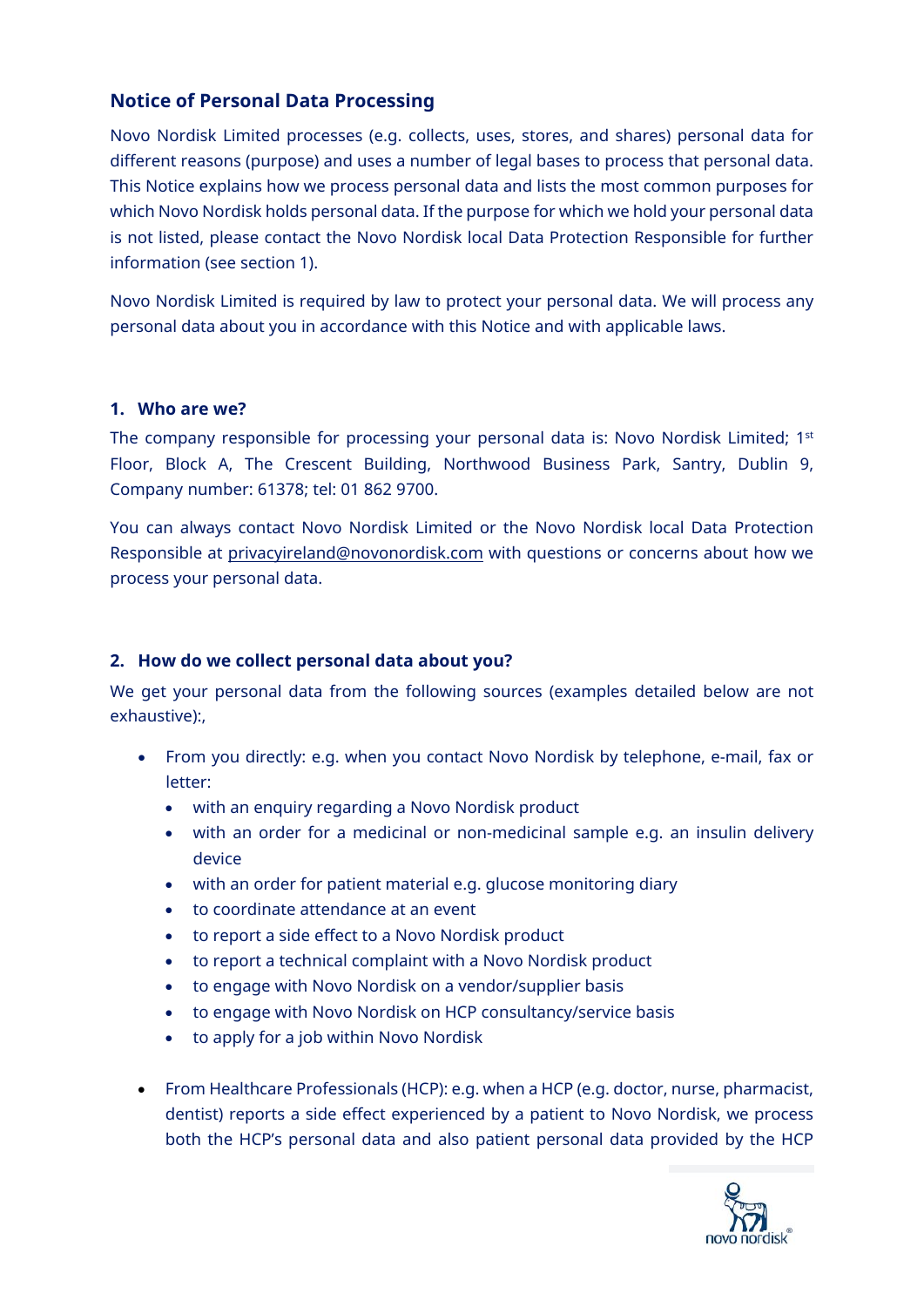including but not limited to, patient initials, gender, date of birth and relevant medical history. We will only process **pseudonymised** patient personal data provided by the **HCP**.

- From publicly available publications, websites, or social media: e.g. in compliance with legislation, Novo Nordisk screens medical literature and Novo Nordisk hosted websites and social media for reports of side effects to our drugs reported by HCPs. We may access HCP personal data from these sources e.g. name, contact address and e-mail address, in order to report side effects in our safety database and, where possible, to contact the HCP regarding the side effect. We will only process the information available **publicly** and any other personal data provided by the **HCP**  during routine follow up.
- From a previous employer: e.g. as part of our recruitment policy, we contact previous employers to confirm employment history and personal data may be provided by your previous employer. We will only process the information provided by your **previous employer**.
- From other Novo Nordisk entities: e.g. if you contact a Novo Nordisk affiliate in another country with an enquiry or to report a side effect, your personal data will be shared between affiliates. If you are participating in an event being organised by an affiliate in another country, your personal data may be shared between affiliates to arrange logistics or Transfer of Value. We will only process the information provided by **you**.
- From vendors or consultants working on behalf of Novo Nordisk: e.g. you may provide personal data detailed in section 4 to a third party event organiser, distributor, market researcher, call centre, patient support provider working on behalf of Novo Nordisk. Only the personal data provided by **you** will be processed by Novo Nordisk and the third party working on behalf of Novo Nordisk.

# **3. Why do we process your personal data?**

We process personal data about you for the following purposes:

- To respond to your questions or request for information
- To process requests for medicinal and non-medicinal (e.g. durable devices) samples
- To process requests for patient material
- To invite you to a conference or event
- To coordinate a conference or event
- To reimburse you
- To recruit for a job in Novo Nordisk

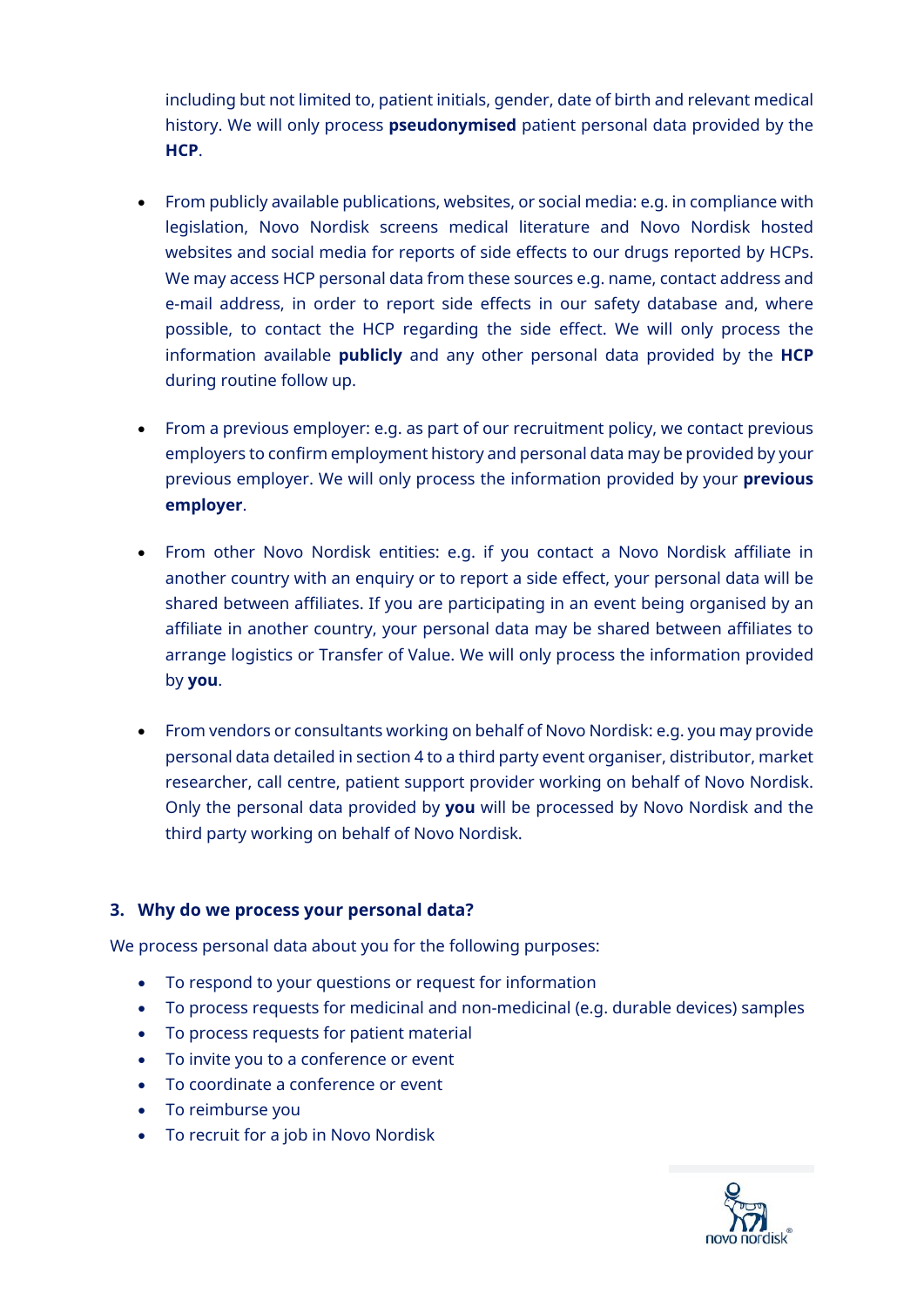- To conduct interviews as part of a research project
- To engage with you and your company on a supplier/vendor basis
- To perform a scientific evaluation of any complaint or side effect potentially related to a Novo Nordisk medicinal product
- To file side effects in our global safety database, which is regularly analysed for overall patterns
- To assess patterns associated with complaints, including side effects
- To contact you with safety information regarding Novo Nordisk products e.g. Dear Healthcare Professional (DHPC) communication
- To analyse data for compliance
- To meet transparency obligations
- To investigate compliance/fraud

You are not required to provide us with your personal data. If you do not want Novo Nordisk to use your personal data, in some cases we may not be able to:

- 1. Contract with you
- 2. Consider you for a position within Novo Nordisk
- 3. Respond to your enquiry
- 4. Process a request for a medicinal or non-medicinal sample
- 5. Invite you to, or arrange for your attendance at a conference or event

#### **4. What personal data do we process about you?**

For the purposes described above in Section 3, we may process the following types of personal data (examples detailed below are not exhaustive):

- Contact information (name, address, telephone number, email address): e.g. personal data of this nature is processed in order to respond to enquiries and orders, report side effects, organise events, engage with you and/or the company you work for, provide patient support programmes etc.
- Financial information (bank account details and amounts paid): e.g. personal data of this nature is processed during the documenting and arranging of payments to you for services rendered to Novo Nordisk.
- Work history: e.g. personal data of this nature is processed during the recruitment of new employees to Novo Nordisk. Novo Nordisk will also process CVs of HCPs we contract to perform clinical studies and other services on our behalf.
- Emergency contact details (such as: name and telephone of family members): e.g. personal data of this nature is processed in some cases when organising events.
- Data revealing racial or ethnic origin: where made available, personal data of this nature is processed during side effect reporting.

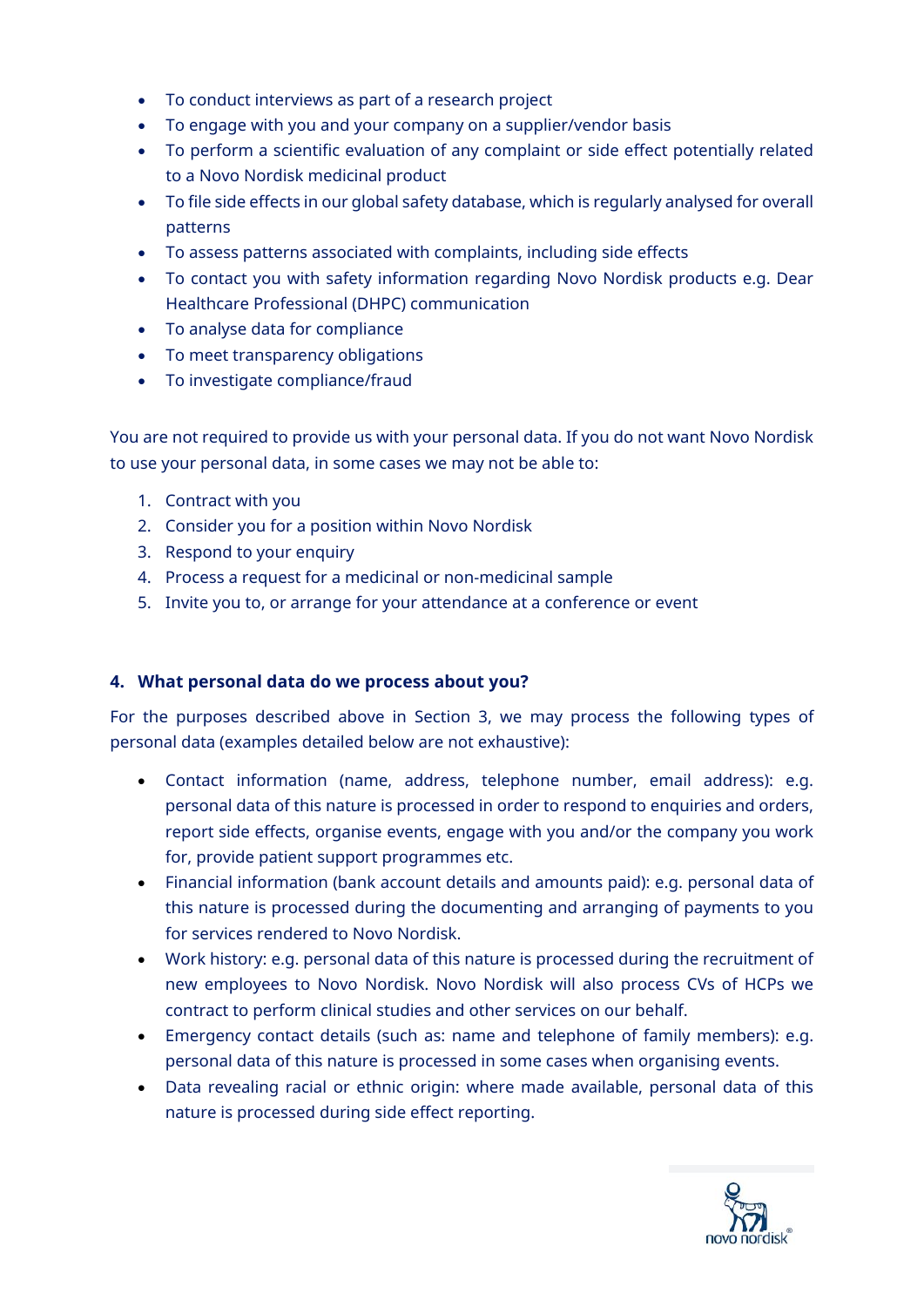- Data concerning health and medicinal products you are using: e.g. personal data of this nature may be processed during side effect reporting or if a health condition is made known during event organisation.
- Data regarding political opinions or religious or philosophical beliefs: e.g. personal data of this nature may be processed when organising events, during side effect reporting, handling medical information enquiries or during event organisation (for example where you state you observe Ramadan, you may disclose your religious beliefs to Novo Nordisk).
- Data concerning sex life or sexual orientation: e.g. personal data of this nature may be processed during medical information enquiry handling or side effect reporting.
- Data relating to criminal convictions and offences: e.g. personal data of this nature may be processed when investigating compliance or fraud.

# **5. Why are we allowed by law to process your personal data?**

Our processing of your personal data requires a legal basis. By law, we are allowed to process your personal data based on the any of the following legal bases:

- You gave consent for us to process your personal data e.g. reporting Transfer of Value (ToV); you gave us verbal or written consent to record details concerning a side effect in our safety database.
- The processing is necessary to fulfil a contract with you e.g. payment for speaking services, attendance at an advisory board.
- The processing is necessary for our compliance with a legal obligation e.g. reporting side effects to our products.
- The processing is necessary to protect your vital interests or the interests of another person.
- The processing is necessary for our legitimate interests' e.g.
	- organise a conference or event
	- respond to a query
	- as part of the recruitment and selection process of candidates for a position within Novo Nordisk
	- to process a request for a medicinal or non-medicinal sample

# **6. How do we share your personal data?**

We may share your personal data with:

- Suppliers or vendors that assist our company (e.g. consultants, IT service providers, financial institutions, law firms, hotels, event organisers, license partners)
- Other Novo Nordisk entities (e.g. Novo Nordisk affiliates in other countries)
- Public authorities, including health and/or regulatory authorities

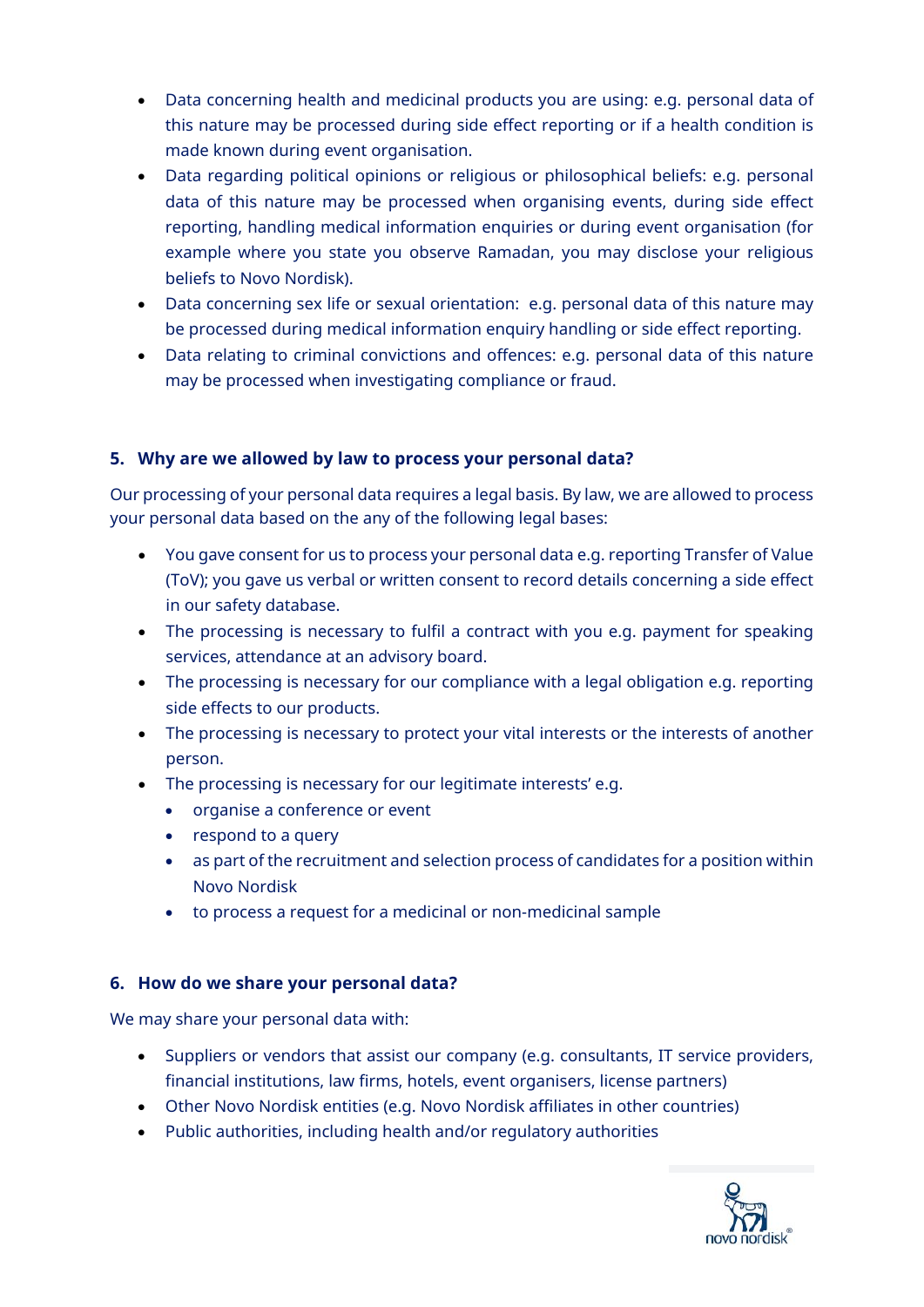Other pharma companies, if a side effect is considered related to their product(s)

#### **7. When do we transfer your personal data outside the EU/EAA?**

For the purposes described above in Section 3, we transfer your personal data to countries outside the European Economic Area (EEA). The level of data protection in certain countries outside the EEA does not conform to the level of data protection for personal data currently applied and enforced within the EEA.

We therefore use the following safeguards, as required by law, to protect your personal data in case of such transfers:

- The transfer is to a Novo Nordisk entity covered by Novo Nordisk's Binding Corporate Rules, available at https://www.novonordisk.com/about-novo-nordisk/corporategovernance/personal-data-protection.html.
- The destination countries are deemed by the EU Commission to have an adequate level of protection of personal data.
- We have entered into Standard Contractual Clauses for the Transfer of Personal Data to Third Countries. You can get a copy of the Clauses by contacting us as described in Section 1.

#### **8. How long will we keep your personal data?**

How long personal data is stored depends on the nature of the information we hold and the purpose for which the personal data is processed. Novo Nordisk determines retention periods having full regard to applicable laws.

The most common purposes for which Novo Nordisk holds personal data and the associated Novo Nordisk retention time periods are as follows:

- Technical complaints: 12 years
- Side effect and other safety information: Length of time the active ingredient is marketed plus 10 years (a minimum of 25 years)
- Patient material orders: 5 years
- Customer enquiries: 5 years
- Medicinal and non-medicinal sample orders: 6 years
- Data relating to a non-healthcare contractual agreement: 10 years
- Data relating to a healthcare related contractual agreement (e.g. clinical trial agreement or distribution related agreement): 50 years
- CVs submitted for a position within Novo Nordisk: 12 months
- Data relating to an organised conference or event: 5 years
- Conduct market research: 5 years